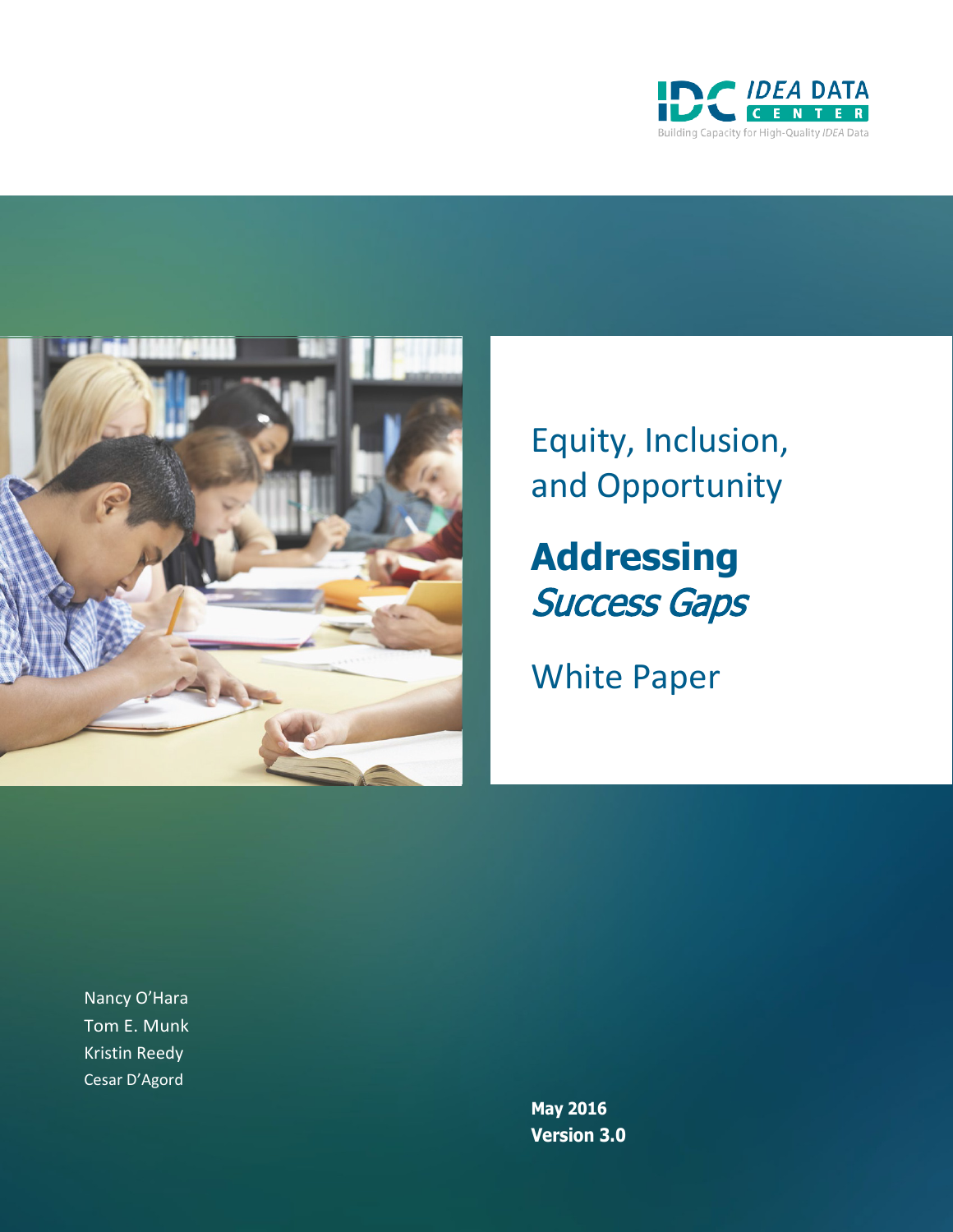

The IDEA Data Center (IDC) edited this document under U.S. Department of Education, Office of Special Education Programs Grant No. H373Y130002. Richelle Davis and Meredith Miceli serve as the project officers. This is a republication of the document originally published by the Disproportionality Priority Team (DPT) of the Regional Resource Centers Program (RRCP), in collaboration with the Data Accountability Center at Westat and the National RTI Center at AIR.

The views expressed herein do not necessarily represent the positions or policies of the Department of Education. No official endorsement by the U.S. Department of Education of any product, commodity, service, or enterprise mentioned in this publication is intended or should be inferred. This product is public domain. Authorization to reproduce it in whole or in part is granted.

For more information about the IDEA Data Center's work and its partners, see [www.ideadata.org.](http://www.ideadata.org/)

#### **Suggested Citation:**

O'Hara, N., Munk, T. E., Reedy, K., and D'Agord, C. (2016, May). E*quity, Inclusion, and Opportunity: Addressing Success Gaps* White Paper (Version 3.0). IDEA Data Center. Rockville, MD: Westat.

#### **Acknowledgments:**

IDC would like to acknowledge the Regional Resource Center Program (RRCP), the RRCP Priority Team on Disproportionality, John Inglish and Susan DuRant for their previous work on the original version of this document. Many thanks also to IDC staff Caroline Gooden, Sharon Ringwalt, Tony Ruggiero, Lee Anne Sulzberger, and Debbie Cate for their assistance with the review and revision of this document.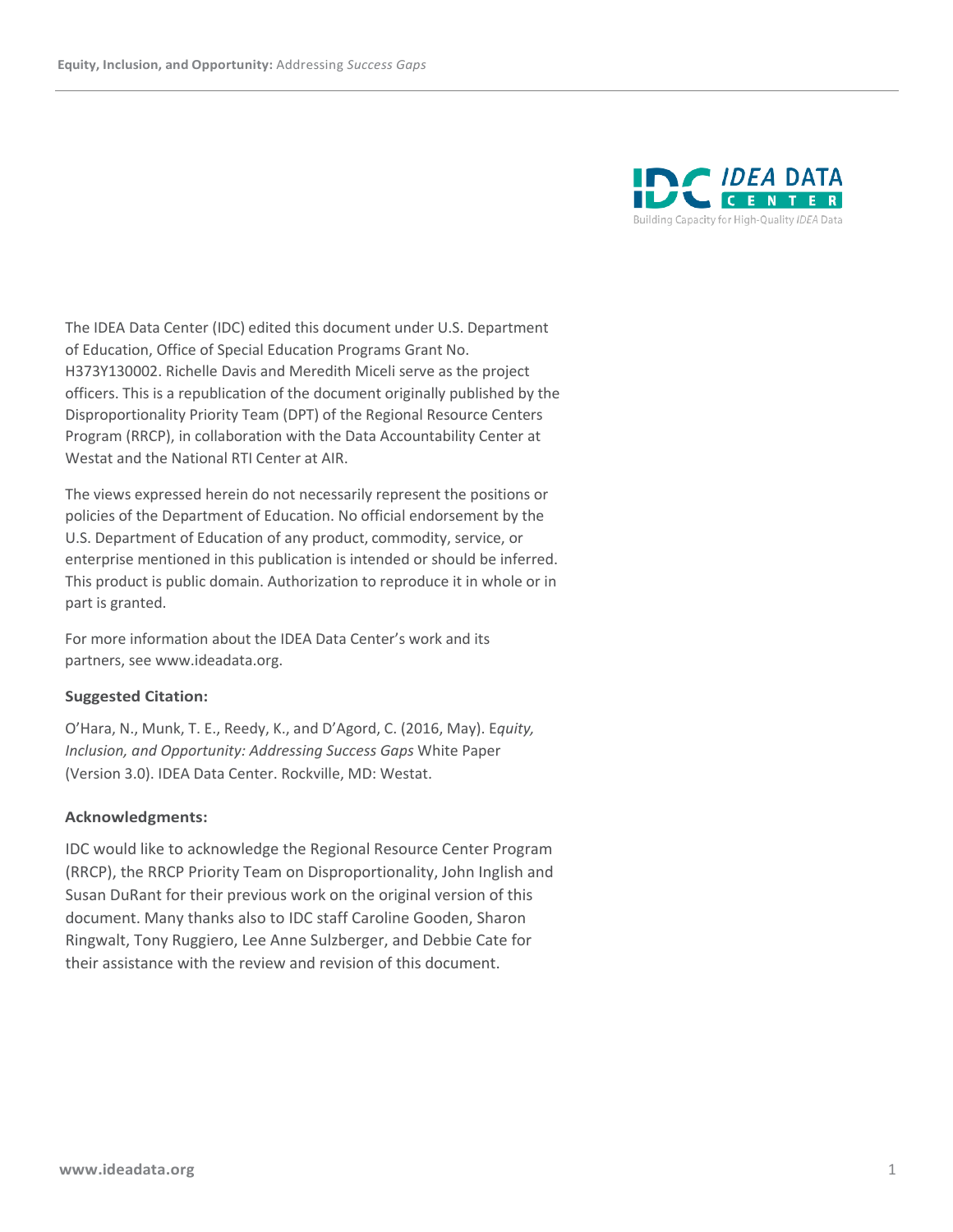# **Equity, Inclusion, and Opportunity: Addressing Success Gaps**

As an educational leader in your school or district, you may be struggling to address the diverse developmental, instructional and/or behavioral needs of your children or youth so that every child, from preschool through grade 12 can achieve high standards. Some of your children or youth may not be succeeding as well as others or their progress may be slower than expected. Perhaps you have problems like these:

- **•** "The slow improvement of our English Language Learners is impacting our *accountability s*tatus."
- **•** "Ourstate has designated my school as one of *the lowest performing* because of the gap in graduation rates between our economicallydisadvantagedchildrenand theirpeers."
- **•** "Our state department of special education has identified my district as one that has *disproportionate representation* of black children in the 'emotional disturbance' category."
- **•** "The state says we have a *significant disproportionality* in our suspension rates. Hispanic special education students are being suspended more than students of the other racial/ethnic groups."
- **•** "Children who are low income are entering kindergarten already behind their peers"
- **•** "Our district needs to implement strategies to improve the 3rd-grade reading proficiency of minority children."
- **•** "Nobody has labeled our school, but I know that we could get more of our Native American children into upper-level courses."

Any of these factors may represent a difference or gap in educational outcomes among particular groups of children or youth. If differences were only related to academic test

scores, we would call it an achievement gap, but test scores are just one part of the story. We focus more broadly on success gaps (i.e., differences or gaps in a variety of educational factors and outcomes that affect the likelihood of educational success for some groups of children compared to their peers). When such gaps are allowed to continue over time, they lead to poor long-term outcomes for entire groups of children, although not for every child, as any group has exceptional individuals. But, when your school or district shows success gaps, it means that it is not serving all groups of children equally well.

Addressing your school or district's success gap(s) requires a close look at issues of equity, inclusion, and opportunity. This examination is important across all groups of children throughout your school or district, especially those groups that are struggling academically or behaviorally.

Research indicates that the achievement of PreK-12 children with disabilities, and that of their general education peers, is tightly linked (Hehir, Grindal, & Eidelman, 2012; Malmgren, McLaughlin, & Nolet, 2005). In schools where the general education population is successful, children with disabilities are also more likely to do well. All children can benefit from evidence-based instructional practices. We must ensure that children are not placed inappropriately in categories that limit their growth. If they are identified as children with disabilities or English Language Learners, they should have maximum appropriate opportunities to benefit from evidence-based instruction within the general education setting. This is also true for preschool children with disabilities. Currently there are few states that have high quality early childhood programs available for all children, resulting in many children receiving special and related services in separate classrooms and locations other than the community-based early childhood programs.

Children who are members of racial, ethnic, economic or linguistic minorities have barriers and challenges they face in the educational system. Often, when those challenges or barriers are not effectively or efficiently addressed, children may be identified as eligible for English learner or special education services, when the real problem might be with the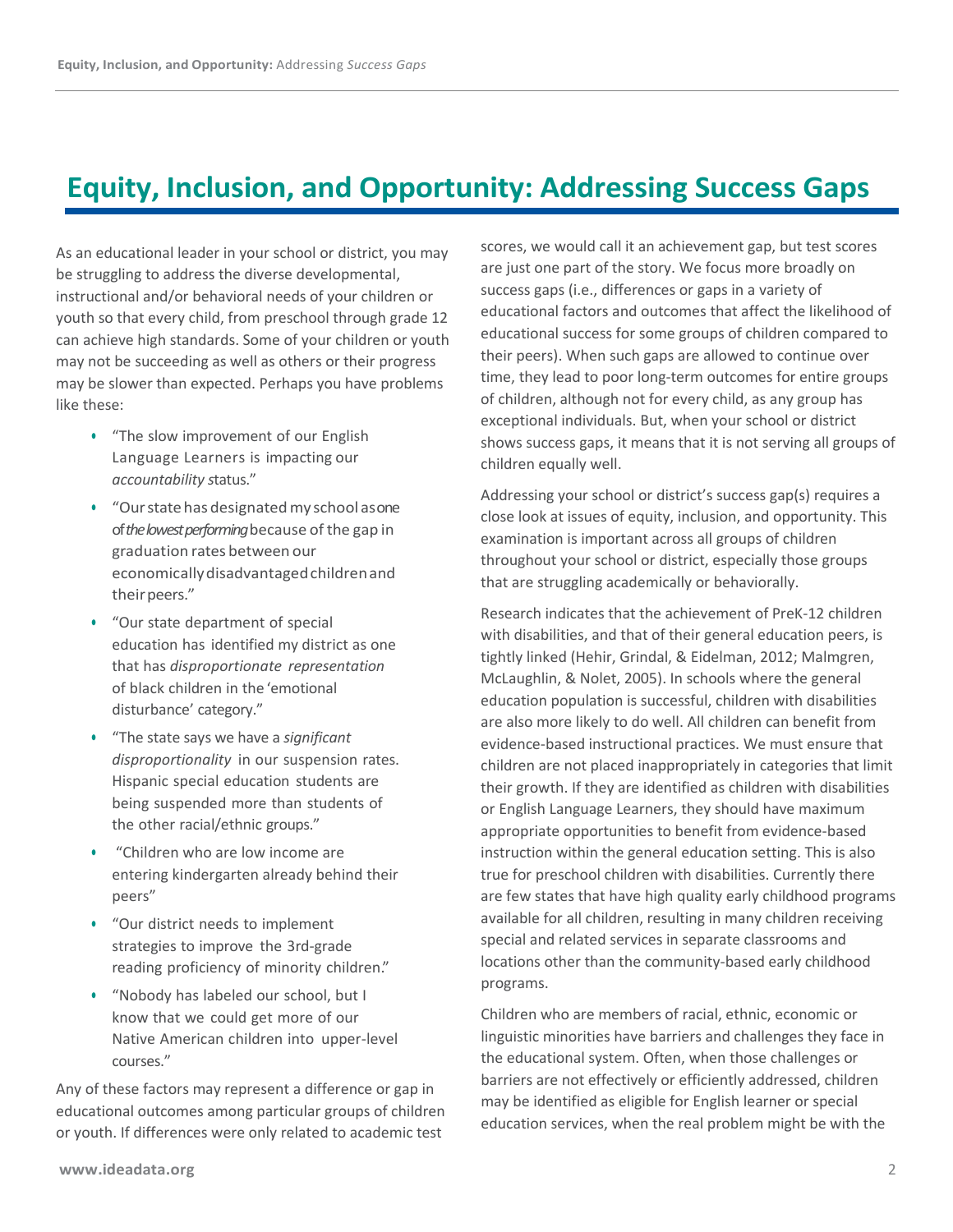educational system rather than the unique learning needs of an individual child or student.

Disproportionate identification by race/ethnicity in special education is a longstanding problem across the United States (U.S.). For example, black students are consistently 24 to 26 percent more likely to be identified as eligible for special education services as all other students. Furthermore, they are 2 to 2.5 times as likely to be identified as a student with an intellectual disability as all other students (D'Agord, Munk, & O'Hara, 2012; Data Accountability Center, 2013). Inappropriate identification in special education is oftenaddressed through effective schoolwide culturally responsive and multi-tiered preventionandinterventionpractices.

The number of English learners in our schools is growing every year. According to the National Center for Education Statistics (2011), in 2009 the number of children ages 5–17 who spoke a language other than English in the home was 11.2 million students or 21 percent of the school-age population. And approximately 5 percent of these

children are recognized as having difficulty speaking English. Children who are English learners also experience significantly lower levels of academic achievement when compared to their peers (National Center for Education Statistics, 2011).

The Council of Chief State School Officers note in their 2016 publication *Equity Starts Early* that "high quality early education programs can improve outcomes, narrow achievement gaps and convey long term benefits for children in school and in life (Stark, 2016). Save the Children (2015) fact sheet points out some startling data: When children are at risk and "do not participate in high quality early education programs, they are 50 percent more likely to be placed in special education, 25 percent more likely to drop out of school, 60 percent more likely to never attend college, 70 percent more likely to be arrested for a violent crime and 40 percent more likely to become a teen parent".

This document was developed to assist schools and districts address success gaps by engaging in effective practices. It outlines factors in the general education setting, including preschool that contribute to equitable successfor all children including: a) an equitable and effective general education system that utilizes high-quality instruction and evidencebased pre-referral interventions; b) an appropriate special education referral, identification, and eligibility determination process; and c) access to the general education curriculum and instruction in the least restrictive environment that is appropriate to meet their needs. In addition, the associated rubric (Success Gaps Rubric) that accompanies this document may be used as a tool to assess your system in relation to these effective practices. The rubric can be used as a starting point for the development of an action plan that will result in changes in practice leading to positive outcomes for all children.

### **Some of the Reasons You Might Need to Review Success Gaps**

#### Low Performing School

Under the *ESEA* (1965), and reauthorized as the Every Student Succeeds Act (ESSA) (2015) states must identify lowperforming schools – the bottom 5% in the state. If your school is identified as low-performing for a particular subgroup, ESSA requires you to develop an evidence-based plan to help that subgroup. this document will help you understand and recognize some of the root causes that may be contributing to this under-performance and provide you with data to create the needed plan.

#### Disproportionate Representation

If your school district has been identified as having disproportionate representation in special education for specific groups of children, your state education agency (SEA) is required by the *Individuals with Disabilities Education Act (IDEA)* (2004) regulations to determine if that disproportionate representation is the result of *inappropriate identification* of children with disabilities. Effective approaches to determining inappropriate identification consider a wide range of factors or practices that could contribute to children being inappropriately referred for special education services or inaccurately identified as having a disability. The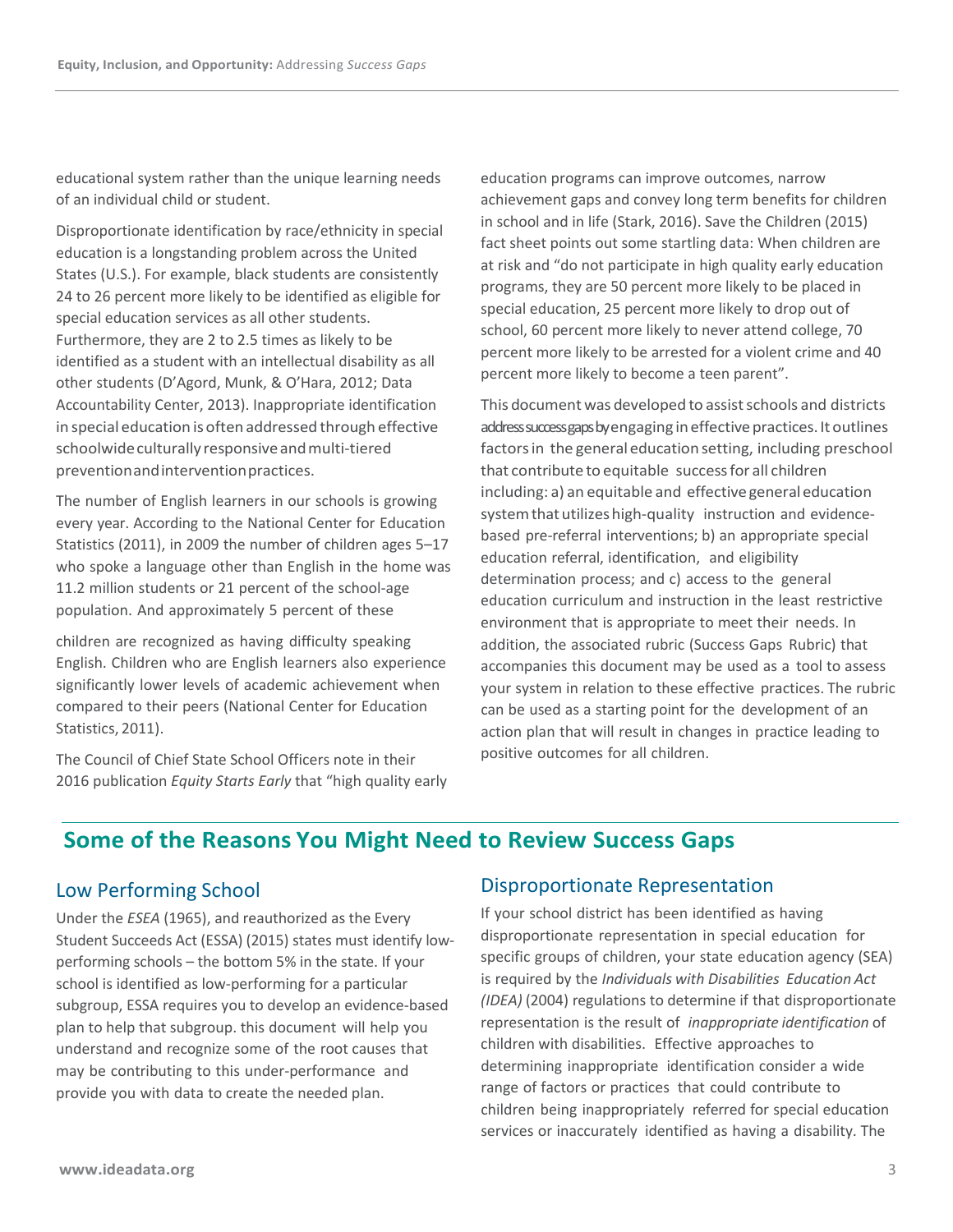factors investigated should include violations of *IDEA* (2004) statutory or regulatory provisions (e.g., eligibility determination) and procedures such as state eligibility guidelines. They should also include a review of practices in general education, such as the quality of literacy instruction, the availability of multi-tiered interventions for struggling learners, and/ or the schoolwide implementation of positive behavior supports. It is important to review these processes and practices for children in preschool as well. This document and the Success Gaps rubric will help you assess your school or district to determine if disproportionate representation is the result of ineffective general education instructional practices or inappropriate identification procedures and, if so, what you can do to address the problem.

### Significant Disproportionality

When a local school district has been identified by its state department of special education as having significant disproportionality for a particular racial or ethnic group based on special education identification, disability category, placement, or discipline, that district is required to allocate 15 percent of its federal special education funds to provide *coordinated early intervening services* (CEIS) (*IDEA*, 2004). CEIS supports struggling children who are not

receiving special education services. The goal is to prevent the need for special education services and inappropriately identified children. If you are a school in one of these districts, this document and its associated rubric will help you to effectively provide targeted early intervening services to address factors that contribute to significant disproportionality. By providing effective early intervening practices through general education, student outcomes will improve and inequities in identification, placement, or disciplinary actions by race/ethnicity can be mitigated.

### Improving Results for All Children

Perhaps your interest in this document stems from the desire to ensure that all children receive an equitable education and that all children in your school have the same opportunity to graduate from high school, ready for college or a career. All schools are encouraged to take a proactive approach to school improvement, recognizing that a focus on cross-group equity is often the very best way to create a world-class school. This document and the Success Gaps rubric will help you identify evidence-based practices that will support you in making the changes necessary to ensure equity for all children.

### **Factors That Contribute toSuccess forAll Children**

Research has identified a number of factors that contribute to success for all children. These include a) data-based decision making; b) cultural responsiveness; c) a high-quality instructional program; d) ongoing assessment, including student screening and progress monitoring; and e) evidence-based interventions and supports to meet each child's needs. In delivering instruction at all levels, particular attention should be given to fidelity of implementation, with consideration for cultural and linguistic responsiveness and recognition of students' strengths (see The National Center on Response to Intervention, [http://www.rti4success.org/\)](http://www.rti4success.org/).

This list and the Success Gaps rubric clearly define the factors cited by research as necessary for closing success gaps and ensuring that all children and youth have an

equitable opportunity to graduate from high school, ready for college or a career.

**Data-Based Decision Making** (Hamilton, Halverson, Jackson, Mandinach, Supovitz, & Wayman, 2009; Hosp, Hosp, & Dole, 2011; McDonald, Andal, Brown, & Schneider, 2007)

**1.** Decisions about the school curricula, instructional programs, academic and behavioral supports, and school improvement initiatives are based on data that are disaggregated for the school, reflecting the differences in subgroups by gender, race/ethnicity, socioeconomic factors, disability, and native or home language. For example, data on graduation, attendance, drop out, discipline, and achievement are all examined and considered individually and collectively.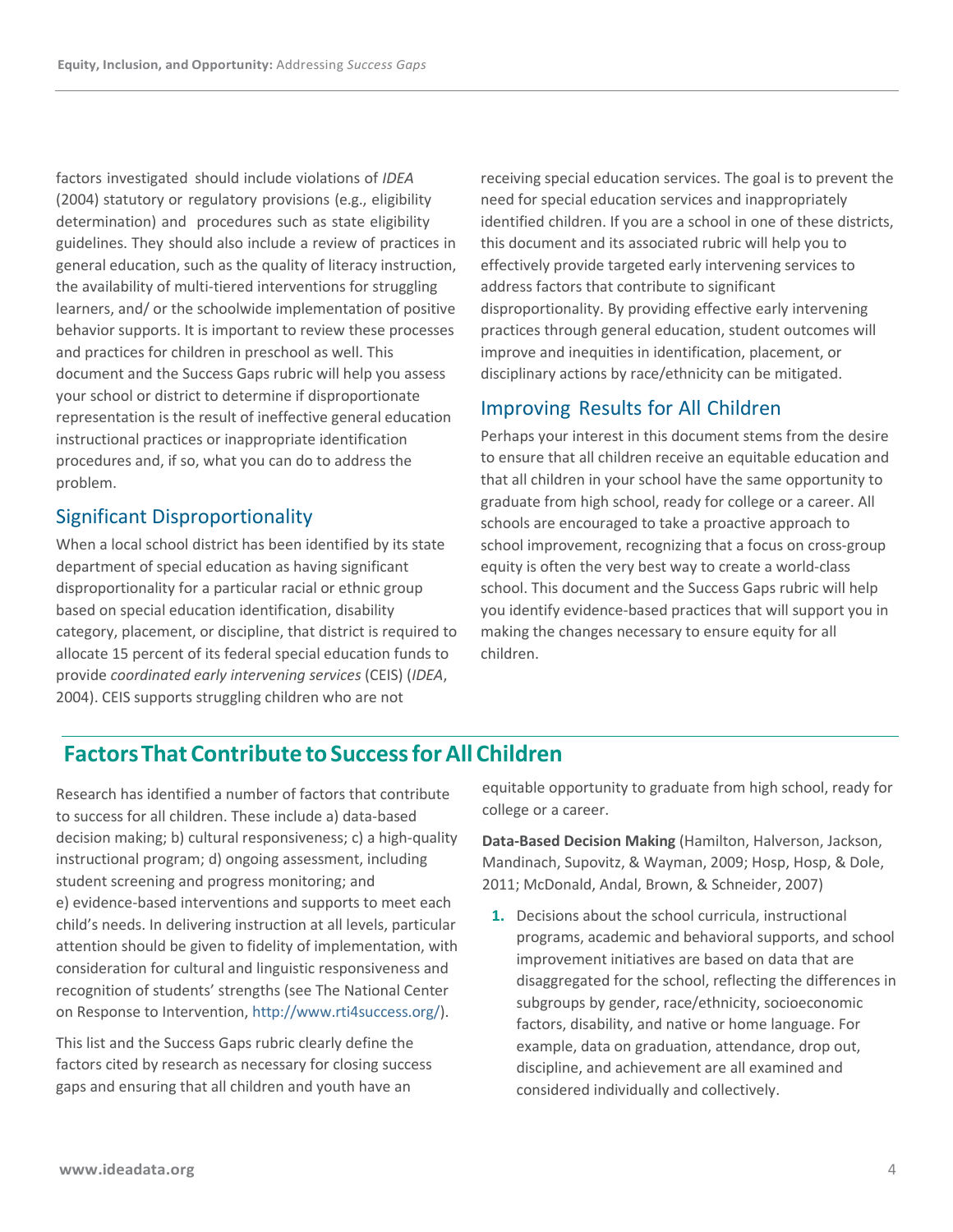**2.** Decisions about child and student interventions (behavioral and/or academic) are made based on multiple data sources, including screening, progress monitoring, and formative and summative assessment data.

**Cultural Responsiveness** (Henderson & Mapp, 2002; Klingner et al., 2005)

- **1.** Effective academic and behavioral practices for all learners are based on a school's recognition of diversity across student ethnicity, language, and socioeconomic status.
- **2.** Training and resources are provided and designed so teachers can meet the linguistic needs of all children and youth, including students with disabilities who are also English Language Learners.
- **3.** Families from all backgrounds are included in discussions/meetings about the school, the school programs or initiatives, and their children's academic and behavioral progress.

**Core Instructional Program** (Huberman, Navo, & Parrish, 2012; Jorgensen, McSheehan, & Sonnenmeier, 2009; Newmann, Smith, Allensworth, & Bryk, 2001; Tomlinson et al., 2003; Waterman & Harry, 2008)

- **1.** There is a rigorous, consistent and well-articulated PreK-12 instructional program (i.e., curriculum and instructional delivery) that is aligned with both English language arts and mathematics standards and delivered with fidelity.
- **2.** Effective differentiation in the core curriculum addresses the needs of the full range of learners, learning styles, and cultural and linguistic backgrounds.
- **3.** Universal design for learning guidelines are an integral component of the instruction.
- **4.** Families are informed, in their native or home language, about the differentiation of instruction and assessment data based on their child's unique learning or behavioral needs.

#### **Assessment-Universal Screening and Progress**

**Monitoring**(Fuchs & Fuchs, 2002; Huberman, Navo, & Parrish, 2012; Jorgensen, McSheehan, & Sonnenmeier, 2009)

- **1.** All Pre-K-12 children and youth are screened for early identification of developmental, academic or behavioral risk factors using valid and reliable tools.
- **2.** All child progress is monitored to make needed adjustments to instruction and/or interventions. Valid and reliable progress monitoring tools are identified and available at each school, with reasonable intervals for monitoring defined and implemented; performance data are reviewed at regular intervals; and instruction/ interventions adjusted based on data review cycles.
- **3.** Families are regularly informed in their native or home language of their child's screening and progress monitoring results for academic and behavioral progress.

**Evidence-Based Instructional and Behavioral Interventions and Supports** (Advancement Project, 2013a; Advancement Project, 2013b; Benner, Beaudoin, Chen, Davis, & Ralston, 2010; Griffiths, Parson, Burns, VanDerHeyden, & Tilly, 2007; Dignity in Schools Campaign, 2012; King-Brown, Trone, Fratello, Dafurty-Kapur, 2013; Lassen, Steele, & Sailor, 2006; National School Boards Association, 2013; U.S. Department of Education, 2014)

- **1.** Evidence-based interventions and behavioral supports are embedded within a multi-tiered framework and implemented with fidelity.
- **2.** Pre-K-12 school-level practices use evidence-based behavioral interventions and tiered response methods such as positive behavioral interventions and supports, restorative practices, etc.
- **3.** District-level discipline policies use tiered response protocols rather than *zero tolerance* policies.
- **4.** Families are regularly informed, in their native or home language, of interventions provided to their children and their children's responses to those interventions for academic and behavioral skills.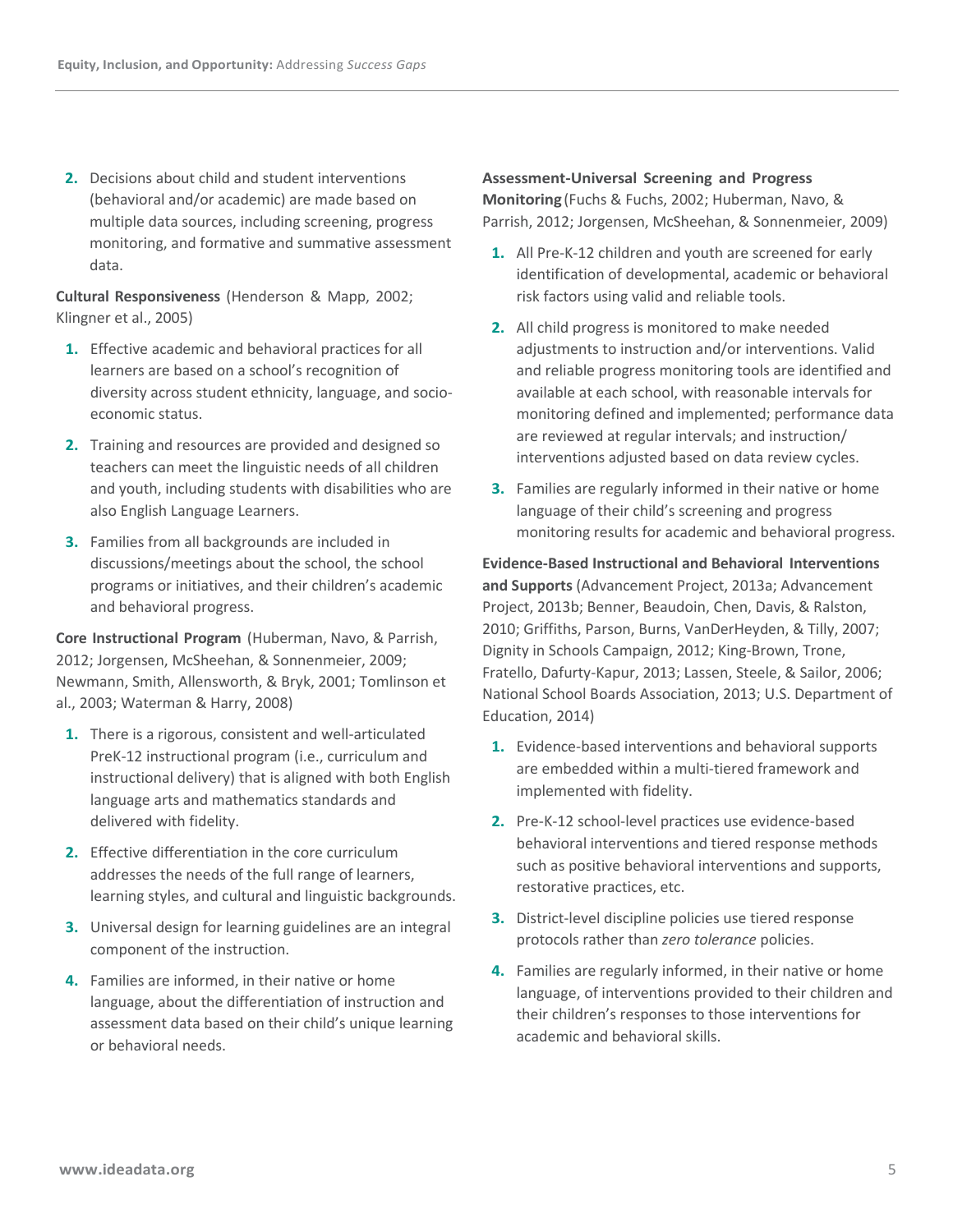# **Factors That ContributetoAppropriate Identification forSpecialEducation Services**

Special education provides specialized instruction and related services to eligible children with disabilities ages three through 21 years. These services enable them to access the general education curriculum and make progress on the standards that allow them to move from grade to grade in order to graduate being college and/or career ready. Generally, children are identified as having a disability only when a condition exists as identified in the *IDEA*, and the child needs special education services, or there is evidence that general education, even with interventions and supports, is not able to provide an appropriate academic or behavioral program. A child may not be identified as having a disability and eligible for special education when that disability is due to a lack of appropriate instruction in general education reading and/or math. In addition, identification of a child for special education services is considered only after a number of factors in general education have been addressed. These include the factors contributing to success for all children and listed in the previous section, above. Only when these conditions have been addressed and the child continues to have difficulties is it appropriate to consider the student's eligibility for special education services.

In the process of identifying a student for special education services, all Federal regulations for an individual Pre-K-12 student evaluation must be followed. Once identified, individual students must receive effective, scientificallybased instruction and practices from both general and special educators. The goal is continuous academic or behavioral improvement, allowing the student to make progress in the general education standards-aligned curriculum. Some children who receive special education may demonstrate sufficient progress and self-management skills so that an evaluation team may determine that the child no longer requires specially designed academic instruction in order to continue to make progress.

For Pre-K-12 children, appropriate identification is tied to policies, procedures, or practices that are addressed only after general education pre-referral intervention practices have been implemented. These policies, procedures, and

practices are used during the special education *referral, evaluation,* and *eligibility* process. There must be an analysis of the educational services that the child has received prior to referral and a determination that the success gaps for the individual child are not a result of a lack of appropriate instruction. The list below and the Success Gaps rubric describe an appropriate identification process in terms of a) referral, b) evaluation, and c) eligibility.

#### Referral:

- **1.** Child referrals in grades PreK-12 are accompanied by documentation of scientific, research, or evidence-based academic and/or behavioral interventions used prior to referral.
- **2.** Functional and developmental information for referred children ages 3-21 is collected to inform that referral process (e.g., health history, school history, language proficiency).

#### Evaluation:

- **1.** A comprehensive evaluation process examines all suspected areas of disability, including, as appropriate, health, vision, hearing, social and emotional status, general intelligence, academic performance, prior instruction, communicative status, and motor abilities.
- **2.** The placement team avoids biased decision making. For example, professional or personal biases on the part of the placement team are kept in check.
- **3.** Multiple measures are used to determine if the child has a disability. The assessments target suspected disabilities. Non-discriminatory evaluation instruments, unbiased by the child's cultural and linguistic background, are used.
- **4.** Materials and procedures used to assess a child with limited English proficiency are selected and administered to ensure that they measure the extent to which the child or student has a disability, rather than limited English skills that contribute to poor academic performance.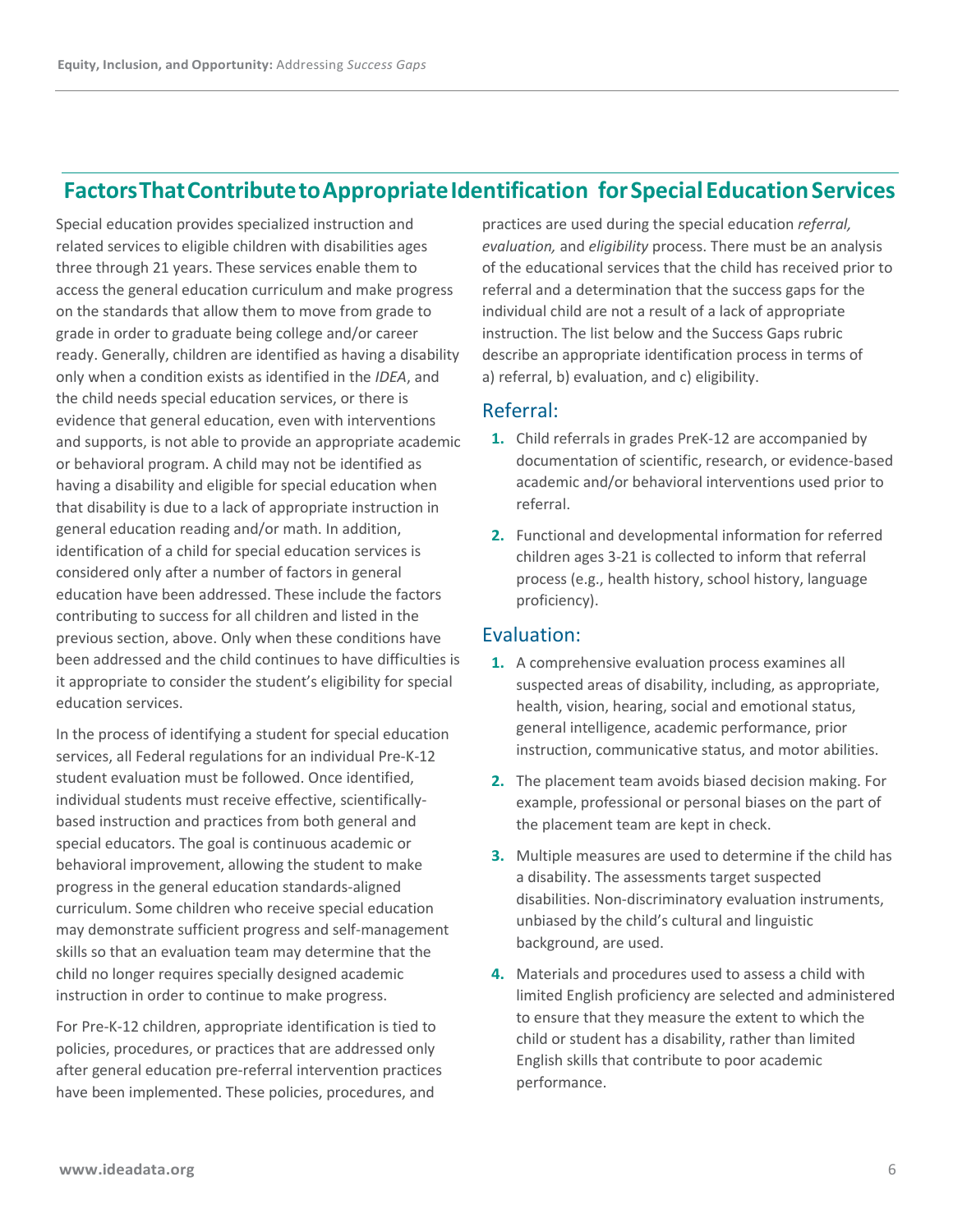- **5.** Evaluations are provided and administered in the language and age range most likely to yield accurate information about the child's knowledge and ability to demonstrate it academically, developmentally, and functionally.
- **6.** Technically sound instruments that can assess the relative contribution of cognitive and behavioral factors, in addition to physical and developmental factors, are used.

#### Eligibility:

- **1.** Eligibility decisions are made by a team of appropriate, qualified professionals with meaningful family involvement in the evaluation process.
- **2.** Children are evaluated and, when the criteria for having a disability and need for specialized instruction are met, they are recommended for special education services by a properly qualified team, including families, using an evidence-based decision making process.
- **3.** Progress is monitored to review the continuing needs for special education supports and services, and reevaluation is conducted as needed.

## **Provision of Special Education Services**

If a PreK-12 child is identified as having a disability and in need of specialized instruction, then the special education services, classroom accommodations, and instructional modifications and supports are designed and implemented jointly by the student's general and special education teachers. For preschoolers, special instruction may be provided in a variety of appropriate early childhood settings including the home. A child's eligibility for special education services does not remove responsibility or accountability from general educators for the instruction and academic progress of that child. Children with disabilities are general education students first and are assessed using the same measures as their general education peers, except for a small percentage (approximately 1%) of the special education population that has significant cognitive impairments. Receiving special education services does not mean that a lower standard can be applied or that the full responsibility for ensuring access to and progress in the general education curriculum is placed solely on special education personnel.

In addition, a state's Early Learning Guidelines, Standards, or Foundations is considered an outline of the generally expected milestones for preschoolers and have usually been aligned with the school age standards. All children enrolled in preschool programs should have access to education aligned with the Early Learning Guidelines.

Research continues to emphasize that the provision of special education services within the context of the general education classroom through collaborative service delivery provides the most positive outcome for children with disabilities (Hehir, Grindal, & Eidelman, 2012). Access to PreK-12 special education services within the *least restrictive environment* of the general education classroom must be the first consideration when making decisions on how to provide the most equitable educational opportunities for children with disabilities.

### Inclusive collaborative special education services that reduce success gaps include a range of services:

- **1. Consultative special education supports**—PreK-12 children receive instruction in the general education classroom with indirect support from the special education teacher in order to most effectively use accommodations and assistive technology.
- **2. Collaborative special education supports**—PreK-12 children receive core instruction in the general education classroom, but may receive some direct instruction from the special educator, as needed, through supplemental or other direct instruction, as well as support with materials and strategy instruction. For a preschool child this might include an itinerant teacher or related service provider who delivers services in the child's early childhood program.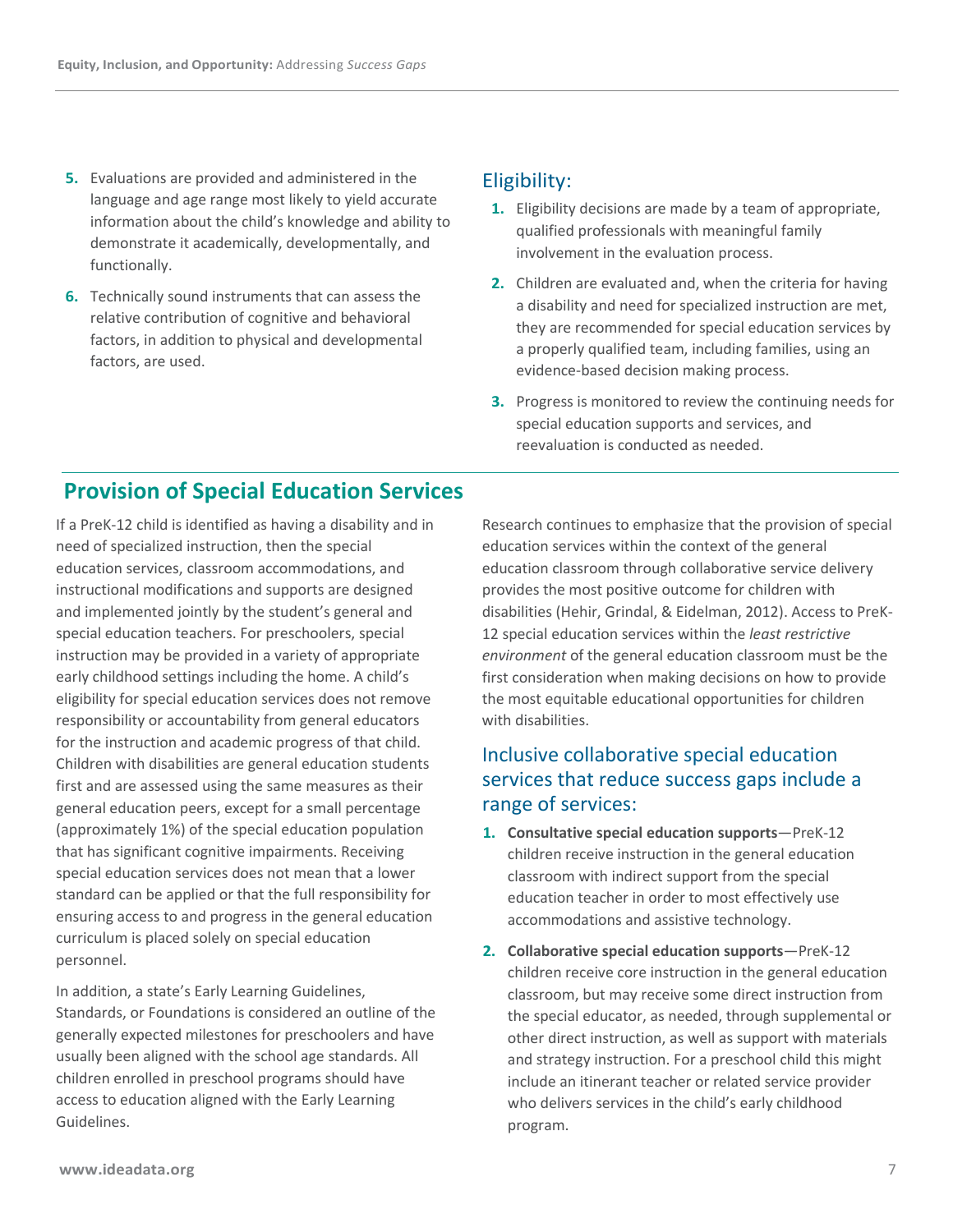- **3. Co-teaching special education supports** Special educator and general educator work together in the same classroom to deliver instruction to a blended group of PreK-12 students.
- **4. Supplemental special education supports** PreK-12 children receive content instruction within the general education classroom and receive additional supplemental support from the special education teacher either in the general education classroom or special education setting.
- **5. Intensive special education supports**—PreK-12 children receive intensive intervention instruction from the special education teacher in each subject area in the special education setting. Students participate in general education classroom instruction, being removed only when supplementary aids and services cannot be appropriately delivered in the general education setting, and thus ensuring the provision of the least restrictive environment.

### **Moving Forward – Recognizing the Need for Change**

The first step toward ensuring equity, inclusion, and opportunity for all children is to recognize the need for change in your school's or district's current practices and policies because you have identified a group of children who are experiencing success gaps. The second step is to identify the root causes of the problem. The third step is to make the changes that address those root causes. As a companion to this document, you will find a two-part rubric that will help you in step two, to identify the root cause(s). We suggest the following process for using the rubric to assess conditions in your school or district:

- **1. Form a Team—**Identify a team of general educators, early childhood educators, special educators, administrators, families and, in the upper grades, children who are willing to make a commitment to this self-assessment process. Be sure this team includes:
	- **•** Families (and, in the upper grades, students) representing the group that is of concern in your school or district;
	- **•** Special education and general education professionals who work with the target group;
	- **•** Special education and general education professionals who work with the students who are succeeding;
	- **•** Professional support staff such as school psychologists, school counselors, and others who may provide support to students who

are struggling; and

- **•** Leaders with the authority to make the necessary changes.
- **2. Study the Data—**As a team, study the relevant data prior to attempting to complete the rubric. Data should be both aggregated and disaggregated and reviewed for the identified reason for self-assessment. In addition, the team members may want to expand the data they are reviewing to determine how other results such as graduation, drop out, achievement, disciplinary practices, and attendance are related to the identified success gap.
- **3. Conduct Self-Assessment—**As a team, study the rubric, then answer each question with complete frankness and honesty.
- **4. Provide Evidence—**Be sure that you carefully document the data supporting your answers.
- **5. Consider the Students First—**Always keep in the mind the experiences of the group of children for whom there is a success gap in your school or district.
- **6. Ensure Equitable Participation—**Be sure that all team members' voices are heard and respected.
- **7. Develop a Plan of Action—**Develop an actionable plan to address the root causes you have identified. Be sure that it is integrated with your school's or district's other improvement activities.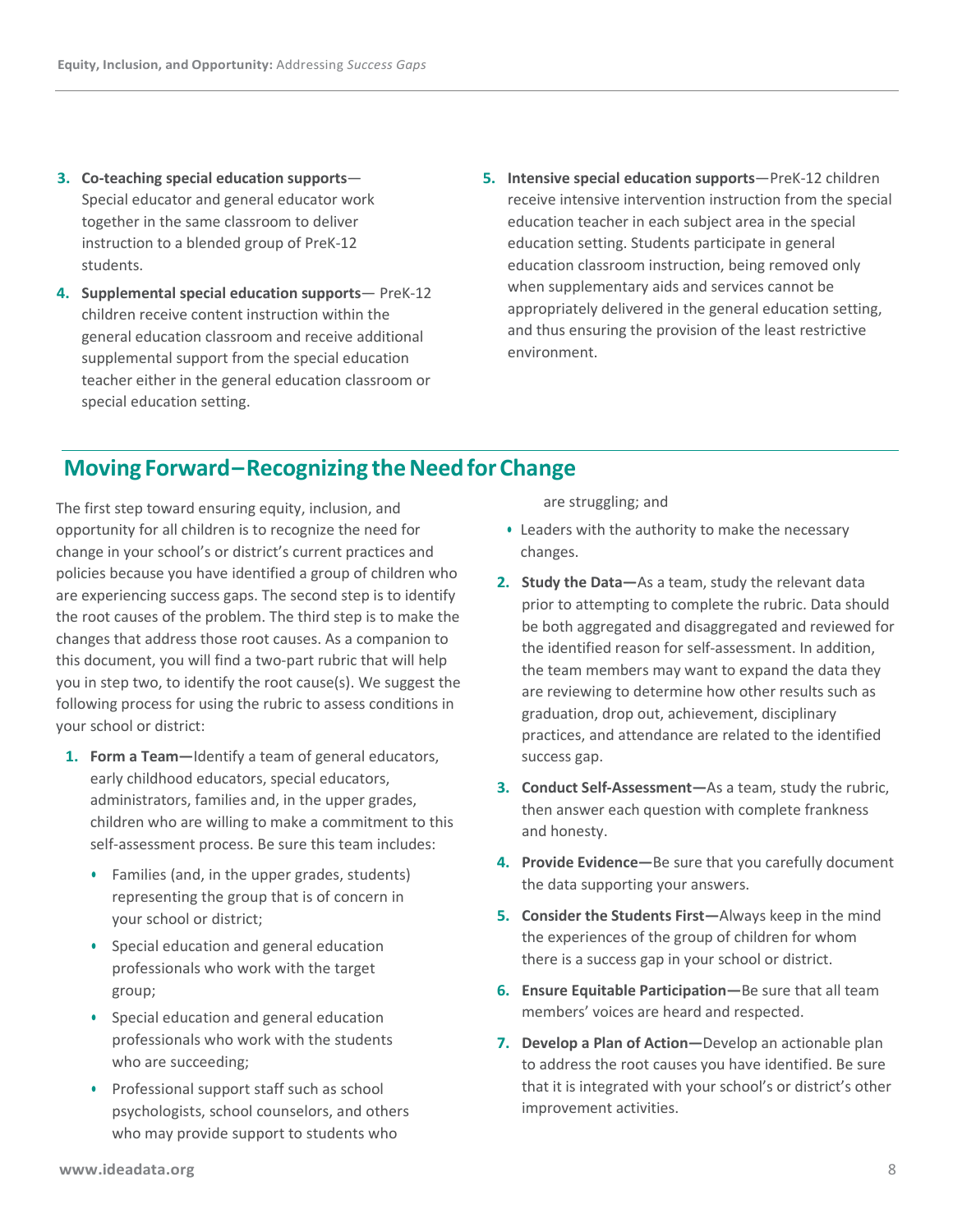Using the self-assessment will lead you to the root causes of your success gaps so that you can develop a practical action plan to address them. As you develop the action plan, think outside the box. "We've always done it this way" is never a sufficient justification to continue down an unsuccessful path.

For step three of this process, develop a specific, measurable action plan that includes short- and long-term benchmarks to address the root cause(s) of your problem. The plan should be integrated into your existing school improvement plan(s). This document intentionally does not provide a format for an improvement plan, as most schools and districts already have a format they are using.

There is likely to be more than one reason that your success gap exists. Teams will have to prioritize the strategies and action steps they will take. To ensure progress on the plan, the development of short-term implementation action steps or benchmarks is a way to ensure regular review of your progress. This periodic check will allow the team to make adjustments to the plan based on what is learned from the data. Additionally, routine reviews keep the team informed of progress toward the plan's expected outcomes and of any changes to team members' roles and responsibilities within the plan.

Equity, inclusion, and opportunity for all children is an important goal but one that is not easily achieved.

The systemic factors that contribute to success gaps for particular groups of children are often difficult to identify and to address. As a leader in your school or district, we know you care deeply about all of the children you serve. You are in a position to improve the opportunities and outcomes for those children requiring support. We hope this document will help you recognize and deliver what is needed so that every student in your school and district is successful.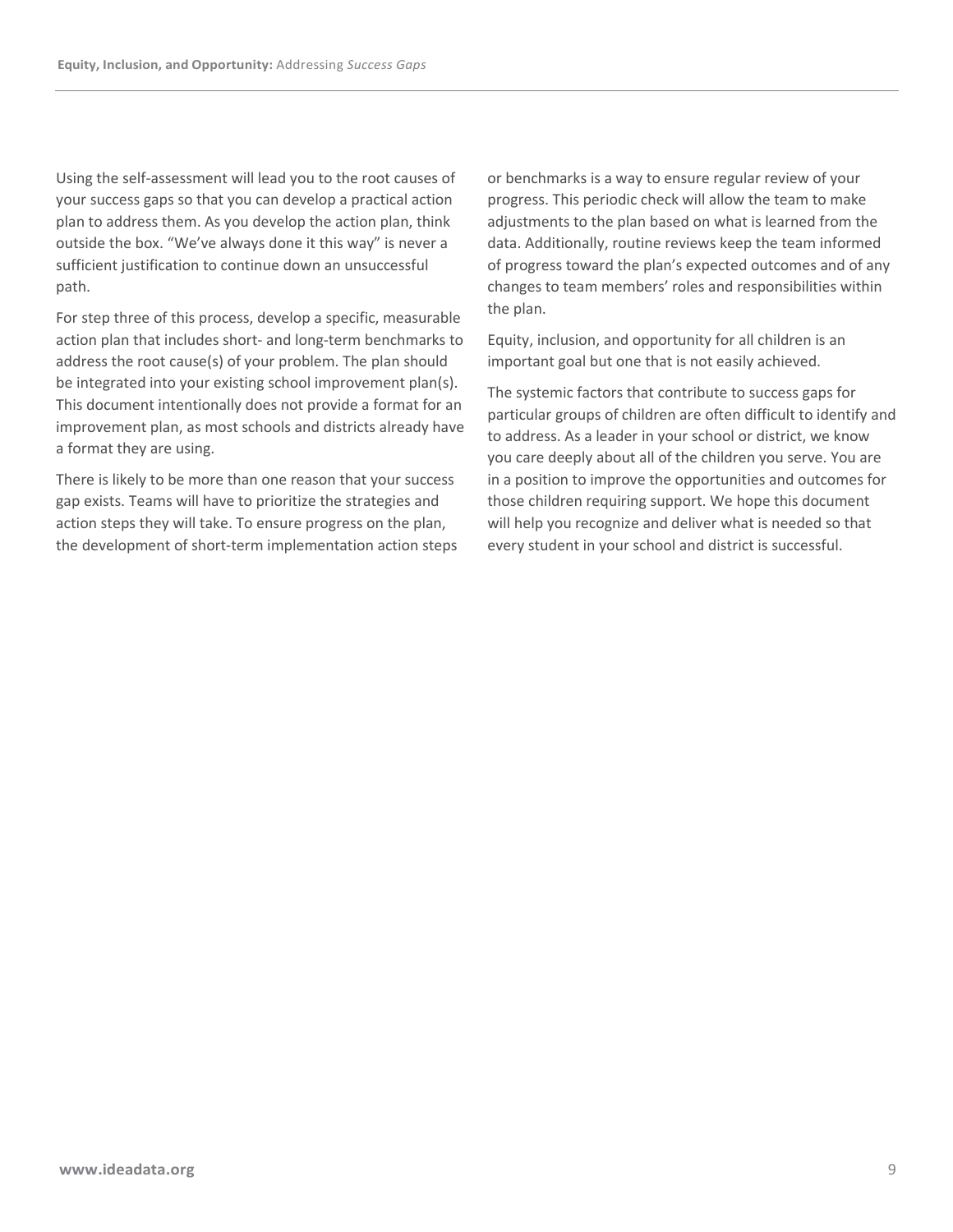### **References**

- Advancement Project. (2013). *Key components of a model discipline policy: A policy guide forschool boardmembers.* Retrieved from [http://safequalityschools.org/resources/](http://safequalityschools.org/resources/entry/model-school-discipline-policy) [entry/model-school-discipline-policy](http://safequalityschools.org/resources/entry/model-school-discipline-policy)
- Advancement Project. (2013). *Modelschool discipline policy.* Retrieved from [http://safequalityschools.org/resources/](http://safequalityschools.org/resources/entry/model-school-discipline-policy) [entry/model-school-discipline-policy](http://safequalityschools.org/resources/entry/model-school-discipline-policy)
- Benner, G. J., Beaudoin, K. M., Chen, P., Davis, C., & Ralston, N. C. (2010). The impact of intensive positive behavioral supports on the behavioral functioning of students with Emotional Disturbance: How much does fidelity matter? *Journal of BehaviorAssessment and Intervention in Children,* 1(1), 85–100.
- D'Agord, C., Munk, T., & O'Hara, N. (2012). Looking at race/ethnicity disproportionality in special education from the student outcomes side of the educational system: Why analyzing disproportionality matters for resultsimprovement planning. Presentation at 2012 IDEA Leadership Conference, Washington,
- DC. Downloaded on April 30, 2013, from [http://leadership-](http://leadership-2012.events.tadnet.org/pages/134)[2012.events.tadnet.org/pages/134](http://leadership-2012.events.tadnet.org/pages/134)
- Dignity in Schools Campaign. (2012). A model code on education & dignity: Presenting a human rights framework for schools. Retrieved from [http://www.](http://www.dignityinschools.org/our-work/model-school-code) [dignityinschools.org/our-work/model-school-code](http://www.dignityinschools.org/our-work/model-school-code)
- *Elementary and Secondary Education Act of 1965*, Pub. L. No. 89-10, 79 Stat. 27 (1965). Retrieved on August 22, 2013, from [http://www.gpo.gov/fdsys/pkg/STATUTE-79/pdf/](http://www.gpo.gov/fdsys/pkg/STATUTE-79/pdf/STATUTE-79-Pg27.pdf) [STATUTE-79-Pg27.pdf](http://www.gpo.gov/fdsys/pkg/STATUTE-79/pdf/STATUTE-79-Pg27.pdf)
- Fuchs, L. S., & Fuchs, D. (2002). What is scientifically- based *research on progressmonitoring?* (Technical report). Washington, DC: National Center on Student Progress Monitoring.
- Griffiths, A., Parson, L. B., Burns, M. K.,VanDerHeyden, A., & Tilly, W. D. (2007). *Response to intervention:Researchfor practice.* Alexandria, VA: National Association of State Directors of Special Education, Inc.
- Hamilton, L., Halverson, R., Jackson, S., Mandinach, E., Supovitz, J., & Wayman, J. (2009). *Using student achievement data to supportinstructional decision-making* (NCEE 2009-4067). Washington, DC: National Center for Education Evaluation and Regional Assistance, Institute of Education Sciences, U.S. Department of Education. Retrieved from [http://ies.ed.gov/ncee/wwc/](http://ies.ed.gov/ncee/wwc/publications/practiceguides/) [publications/practiceguides/](http://ies.ed.gov/ncee/wwc/publications/practiceguides/)
- Hehir, T.,Grindal, T., & Eidelman, H. (2012). *Review ofspecial education in the Commonwealth of Massachusetts.* Boston, MA: Thomas Hehir and Associates.
- Henderson, A. T., & Mapp, K. L. (2002). *A new wave of evidence: The impact ofschool, family, and community connections on student achievement* (Annual Synthesis 2002). Austin, TX: National Center for Family and Community Connections with Schools. Retrieved on August 22, 2013, from [http://www.sedl.org/](http://www.sedl.org/connections/resources/evidence.pdf) [connections/resources/evidence.pdf](http://www.sedl.org/connections/resources/evidence.pdf)
- Hosp, J. L., Hosp, M. A., & Dole, J. K. (2011). Potential bias in predictive validityof universalscreening measures across disaggregationsubgroups. *SchoolPsychology Review,*40(1),108–131.
- Huberman, M., Navo, M., & Parrish, T. (2012). Effective practices in high performing districts serving students in special education. *Journal of Special Education Leadership,*  25(2),59–71.
- *Individuals with Disabilities Education Act of 2004*, Pub. L. No. 108-446, 118 Stat. 2647 (2004). Retrieved on August 22, 2013, from [http://www.copyright.gov/legislation/pl108-](http://www.copyright.gov/legislation/pl108-446.pdf) [446.pdf](http://www.copyright.gov/legislation/pl108-446.pdf)
- Jorgensen, C. M., McSheehan, M., & Sonnenmeier, R. M. (2009). *Essential best practicesin inclusive schools.* Durham, NH: University of New Hampshire, Institute on Disability.
- Kena, G., Aud, S., Johnson, F., Wang, X., Zhang, J., Rathbun, A., Wilkinson-Flicker, S., and Kristapovich, P. (2014). The Condition of Education 2014 (NCES 2014-083). U.S. Department of Education, National Center for Education Statistics. Washington, DC. Retrieved October 8, 2014 from <http://nces.ed.gov/pubs2014/2014083.pdf>